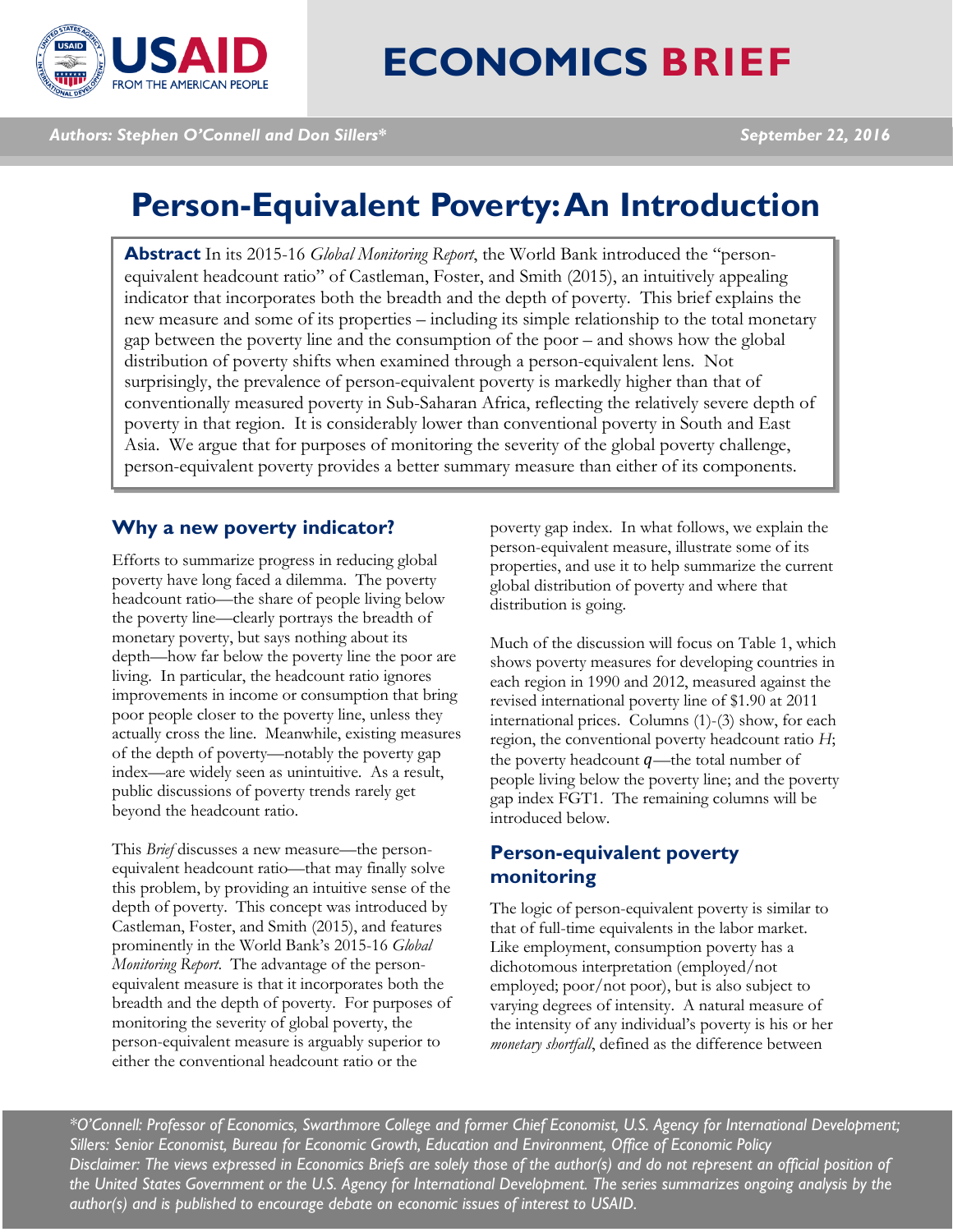| Column                              | (1)           | (2)                    | (3)           | (4)                                | (5)                    | (6)                   | (7)        |
|-------------------------------------|---------------|------------------------|---------------|------------------------------------|------------------------|-----------------------|------------|
| Indicator                           | Poverty       |                        | Poverty       | Average                            | Total                  | Person-<br>Equivalent | Person-    |
|                                     | Headcount     | Poverty                | Gap           | Monetary                           | Monetary               | Headcount             | Equivalent |
|                                     | Ratio         | Headcount <sup>1</sup> | Index         | Shortfall <sup>2</sup>             | Shortfall <sup>2</sup> | Ratio                 | Headcount  |
| Unit of measurement                 |               |                        |               | $\frac{\sqrt{3}}{2}$ s/day at 2011 | \$million/day          |                       |            |
|                                     | $\frac{0}{6}$ | millions               | $\frac{9}{6}$ | <b>PPP</b>                         | at 2011 PPP            | $\frac{9}{6}$         | millions   |
| Symbol used in text                 | H             | q                      | FGT1          | $\Lambda$                          | TMS                    | $H^e$                 | $q^e$      |
| 1990                                |               |                        |               |                                    |                        |                       |            |
| <b>East Asia and Pacific</b>        | 60.56         | 995.5                  | 21.52         | \$0.68                             | \$672.15               | 61.61                 | 1,012.9    |
| <b>Europe and Central Asia</b>      | 1.89          | 8.8                    | 0.57          | \$0.57                             | \$5.03                 | 1.63                  | 7.6        |
| Latin America and the Caribbean     | 15.47         | 68.0                   | 6.22          | \$0.76                             | \$51.98                | 17.81                 | 78.3       |
| <b>Middle East and North Africa</b> | 5.98          | 13.5                   | 1.15          | \$0.37                             | \$4.94                 | 3.29                  | 7.4        |
| <b>South Asia</b>                   | 50.65         | 574.9                  | 14.77         | \$0.55                             | \$318.51               | 42.29                 | 480.0      |
| Sub-Saharan Africa                  | 56.75         | 287.6                  | 24.94         | \$0.83                             | \$240.18               | 71.41                 | 361.9      |
| Developing world <sup>3</sup>       | 44.12         | 1,948.4                | 15.41         | \$0.6636                           | \$1,293.01             | 44.12                 | 1,948.4    |
| 20125                               |               |                        |               |                                    |                        |                       |            |
| <b>East Asia and Pacific</b>        | 7.21          | 147.2                  | 1.47          | \$0.39                             | \$57.28                | 4.22                  | 86.3       |
| <b>Europe and Central Asia</b>      | 2.11          | 10.1                   | 0.58          | \$0.53                             | \$5.34                 | 1.68                  | 8.0        |
| Latin America and the Caribbean     | 5.58          | 33.7                   | 2.64          | \$0.90                             | \$30.23                | 7.55                  | 45.6       |
| <b>South Asia</b>                   | 18.75         | 309.2                  | 3.73          | \$0.38                             | \$118.15               | 10.79                 | 178.0      |
| Sub-Saharan Africa                  | 42.65         | 388.8                  | 16.47         | \$0.74                             | \$285.87               | 47.26                 | 430.8      |
| Developing world                    | 14.88         | 896.7                  | 4.35          | \$0.55                             | \$496.80               | 12.42                 | 748.7      |

**Table 1: Poverty indicators by region, 1990 and 2012**

1Number of poor people

 $\overline{\phantom{a}}$ 

2Relative to \$1.90/day at 2011 PPP

3For clarity we apply the same notation used by Castleman *et al.*

<sup>4</sup> The benchmark monetary shortfall  $A_0$  and the values used to calculate it are shown in bold.

<sup>5</sup>PovcalNet suppresses estimates for MENA in 2012 due to low survey coverage; implied H=2.3%, q=7.7 million. Source: Columns (1)-(3) from PovcalNet, the World Bank's online poverty tool; columns (4)-(7) calculated by authors. The set of countries included in each region and in the "developing world" total is the same in each year.

the poverty line and that person's consumption or income. We label the monetary shortfall for individual  $i$  as $A(i)$ , and its average value among all poor people at a given point in time as  $A<sup>1</sup>$  Personequivalent poverty measures are scaled against a benchmark value of the monetary shortfall, just as full-time equivalent measures of employment are scaled against a 40-hour workweek. We denote this benchmark monetary shortfall as $A_0$ .

For a given choice of the benchmark monetary shortfall, the number of person-equivalents  $q^{e}(i)$ represented by any poor individual  $i$  is just the ratio of that person's monetary shortfall  $A(i)$  to the benchmark shortfall  $A_0$ :

$$
q^e(i) = \frac{A(i)}{A_0}.
$$

For example, assume for a moment that the benchmark monetary shortfall is set at 35 cents, relative to a poverty line of \$1.90 per day. In that case, a person whose average daily consumption is \$1.55 would have a monetary shortfall of 35 cents, and would therefore be counted as one personequivalent. Similarly, a person with daily consumption of \$1.20 (monetary shortfall 70 cents) would be counted as two person-equivalents; while a person with daily consumption of \$1.63 (monetary shortfall 7 cents) would be counted as 0.2 personequivalents. The monetary shortfall for anyone above the poverty line is 0 by definition, so the calculation refers only to the poor.

<sup>1</sup> Some authors refer to this shortfall as the "depth of poverty." However, this label can create confusion, because the "depth of poverty" is also used as a synonym for the poverty gap index. To avoid this confusion, we refer to A as the average monetary shortfall.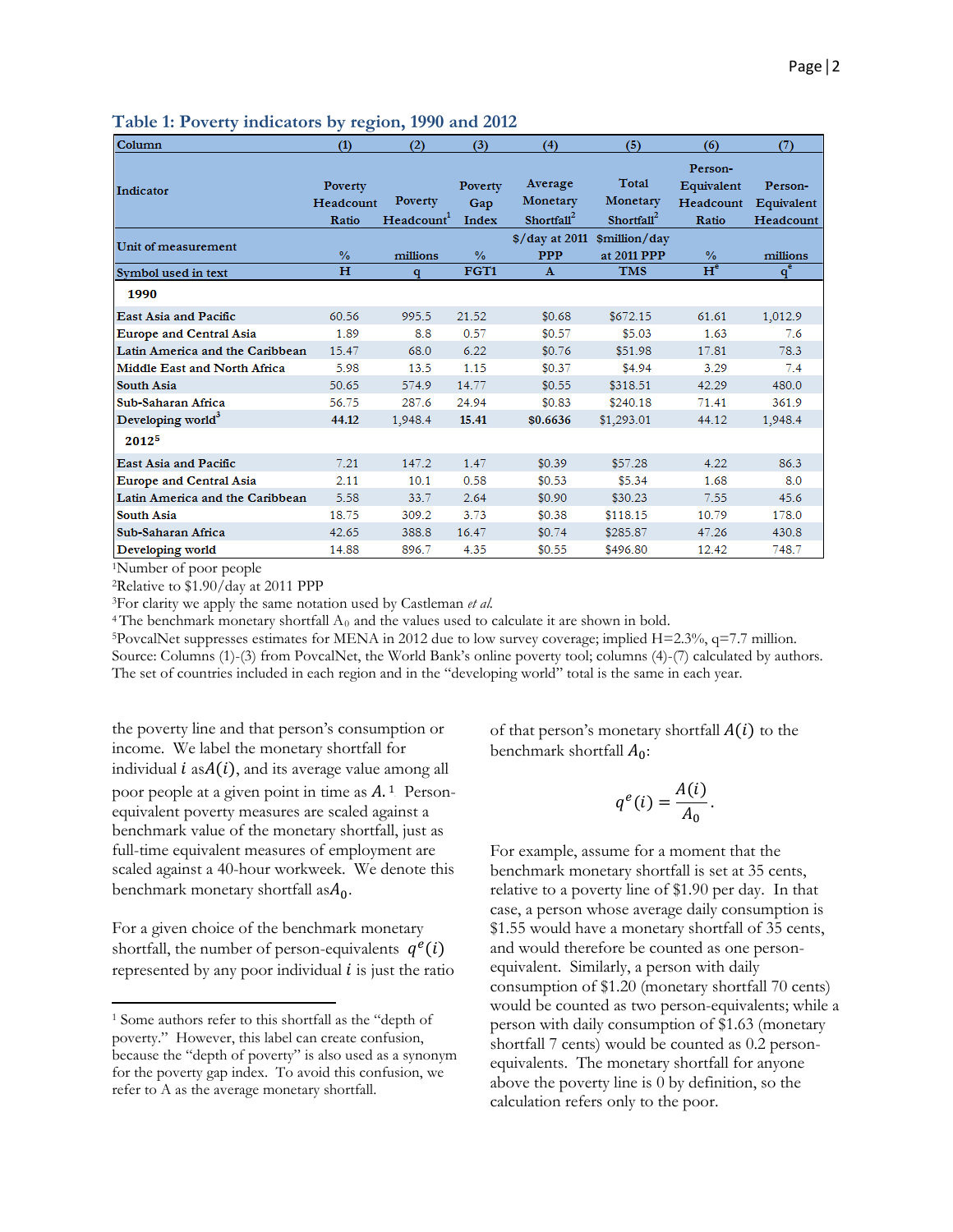The *person-equivalent headcount* in any given population is then simply the sum of person-equivalents across all poor people:

$$
q^e = \sum_i q^e(i) = \frac{\sum_i A(i)}{A_0}.
$$

The corresponding *person-equivalent headcount ratio* is the person-equivalent headcount divided by the total population.

A moment's thought will confirm that these concepts are closely related to the *total monetary shortfall (TMS)* in the population being monitored, because the *TMS* is simply the sum of monetary shortfalls across all individuals in the population. Denoting the person-equivalent and conventional headcounts by  $q^e$  and  $q$ , and noting that the total monetary shortfall is equal to the conventional headcount multiplied by the average monetary shortfall  $(TMS = q \cdot A)$ , we can relate the personequivalent headcount to the total monetary shortfall:

$$
q^e = \frac{TMS}{A_0} = q \cdot \frac{A}{A_0}.
$$

Dividing these elements by population yields a similar expression relating headcount ratios.

$$
H^e = H \cdot \frac{A}{A_0}.
$$

The person-equivalent headcount ratio therefore combines the information in two existing poverty measures – the headcount ratio  $H$  and the average monetary shortfall  $A$ . In doing so it yields a much more revealing picture of poverty than do its individual components. The benchmark monetary shortfall,  $A_0$ , operates as a scaling factor – it is held fixed when comparing poverty outcomes across countries, regions, or time, and therefore has no impact on proportional time trends of poverty, or on rankings across countries.

<span id="page-2-1"></span><span id="page-2-0"></span>The benchmark monetary shortfall could, in principle, be set at any convenient value. However, once set, it must remain set. For person-equivalent measures to deliver on their promise of providing an intuitive sense of the depth of poverty among a given population, the benchmark monetary shortfall that underlies these measures must remain fixed

over time—or at least as long as the poverty line itself remains fixed.

In keeping with this logic, we base our own calculations on a benchmark monetary shortfall  $A_0$ of 66.36 cents per day at 2011 international prices, the same value used by the World Bank in the 2015- 16 *Global Monitoring Report*, the document that introduced person-equivalent measures to the non-specialist public.<sup>[2](#page-2-0)</sup> This value of  $A_0$  was adopted because it represents the average monetary shortfall in the world in 1990— the first year of the Millennium Development Goal period—relative to the World Bank's new extreme poverty line of \$1.90 per day at 2011 international prices.

As explained by Castleman et al. (2015), personequivalent poverty is a rescaled version of the conventional *poverty gap index*, known as  $FGT1$  in the Foster-Greer-Thorbecke class of poverty measures. The poverty gap index is defined as the ratio of the total monetary shortfall to what total consumption would be if all persons were exactly at the poverty line. Equivalently, it is the product of the conventional headcount ratio and the average *relative*  monetary shortfall:  $FGT1 = H \cdot (A/z)$ , where z is the poverty line.[3](#page-2-1) Using our earlier equations, the relationship between person-equivalent poverty and  $FGT1$  is

$$
H^e = FGT1 \cdot (z/A_0).
$$

For purposes of ranking countries by the relative magnitude of their poverty challenge – or tracking the progress of this challenge over time, the personequivalent headcount ratio and the poverty gap index give identical results, as long as the same

l

<sup>2</sup> Oddly, the *Global Monitoring Report* never actually mentions the value of  $A_0$  that underlies its discussion and charts on the subject. The next footnote explains the derivation of this value.

<sup>&</sup>lt;sup>3</sup> Rearranging this expression as  $A = FGT1 * (z/H)$  and inserting PovcalNet's estimates of the poverty gap index and poverty headcount ratio for each developing region allows us to calculate the average monetary shortfall A, shown in column (4) in Table 1. Inserting the values for all developing countries in 1990 (15.41% and 44.12% respectively), along with the \$1.90/day poverty line, allows us to calculate the benchmark monetary shortfall  $A_0$ , \$0.6636 per day.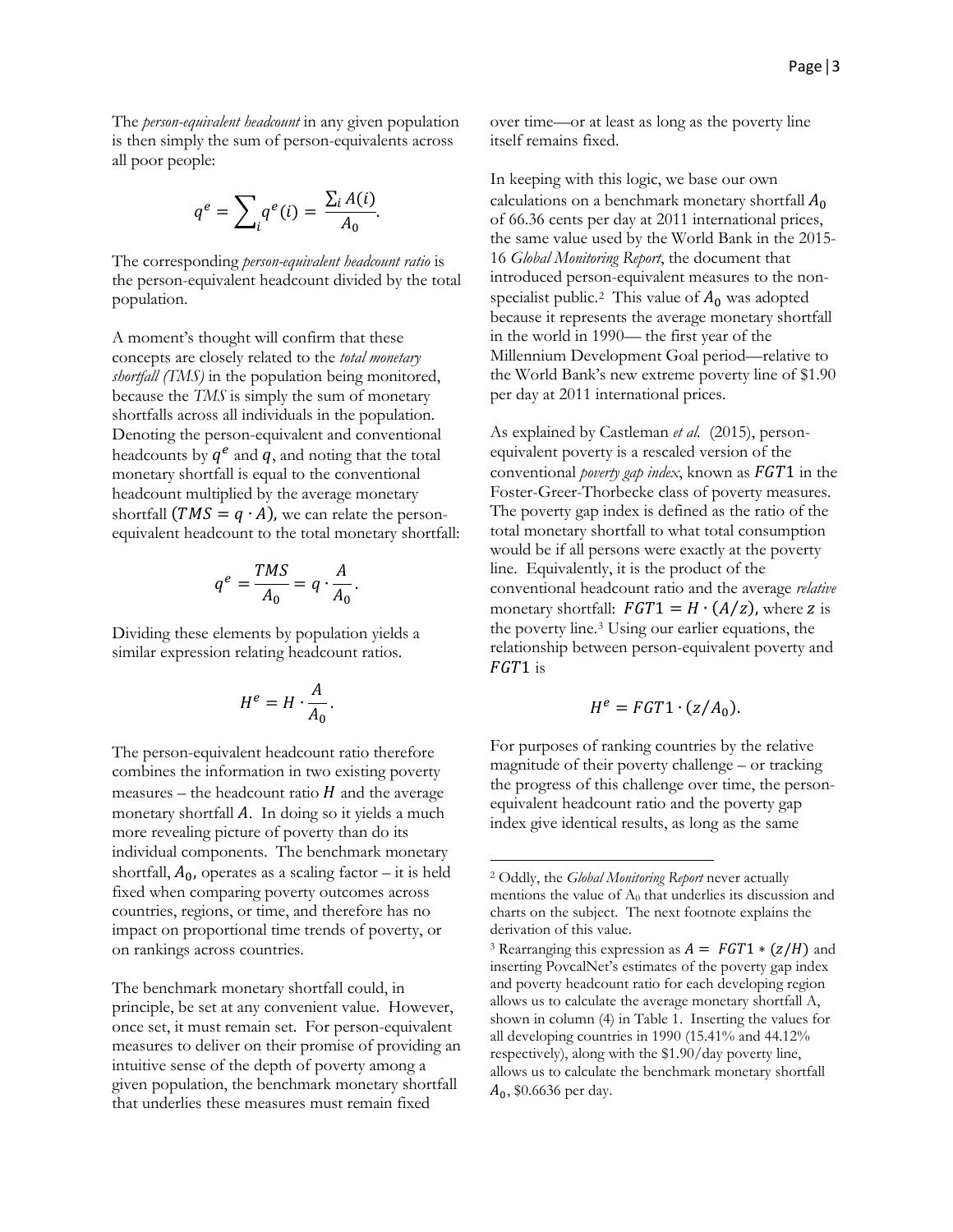poverty line and benchmark monetary shortfall are used for all countries and periods.[4](#page-3-0) But the rescaling is useful: as emphasized above, the personequivalent measures convey important information not embodied in their conventional counterparts.

#### **The global geography of personequivalent poverty**

The upper-right section of Table 1 shows the person-equivalent headcount and headcount ratio for each developing region in 1990, calculated using the benchmark monetary shortfall of \$0.6636 per day. Because 1990 serves as the baseline year in computing this value, for the developing world as a whole,  $q^e = q$  in 1990—that is, the conventional and person-equivalent headcounts are identical by construction in the baseline year.

The lower panel of Table 1 illustrates how the person-equivalent lens informs our perceptions regarding the distribution of global poverty. The person-equivalent measures place the weight of global poverty much more squarely in Sub-Saharan Africa than do the conventional measures, reflecting the unusually high depth of poverty in that region, particularly in relation to the breadth of poverty. The same applies to Latin America and the Caribbean, though the absolute numbers of poor are much smaller than in Africa. By comparison, person-equivalent poverty is considerably lower than conventional poverty in South and East Asia, reflecting the relatively close proximity of poor households in those regions to the poverty line. These differences were evident in 1990, but have grown over time as person-equivalent poverty has declined more slowly in Sub-Saharan Africa than in other regions.

What can we say about the evolution of poverty to date? Figure 1 shows the conventional and personequivalent headcounts since 1990, using a

benchmark monetary shortfall of \$0.6636/day. Since the person-equivalent headcount is proportional to the product of the conventional headcount and the current monetary shortfall<sup>[5](#page-3-1)</sup>, its rate of decline over time is approximately equal to the sum of the rates of decline of its two components. Over the period covered in Figure 1, the average monetary shortfall in the developing world fell from the benchmark value of 66.36 cents/day to 55.41 cents/day. The personequivalent headcount ratio therefore fell even faster than the already-impressive decline in the conventional poverty headcount ratio. In particular, although the conventional headcount ratio declined by 66 percent between 1990 and 2012, thus comfortably exceeding the rate of improvement needed to achieve Millennium Development Goal target 1a (cutting the prevalence of extreme poverty in half between 1990 and 2015), the personequivalent headcount ratio fell 72 percent over the same period.

**Figure 1: Conventional vs. person-equivalent poverty headcounts for developing countries, 1990-2012**



# **Projecting person-equivalent poverty**

How will person-equivalent poverty evolve over the next 15 years? The most common approach to projecting future poverty headcounts uses a forecast of growth in GDP per capita to derive a projected growth rate for average consumption, along with an assumption about how the distribution of consumption will change over time. Taken together, these assumptions yield a projection of the country's entire distribution of consumption over time – allowing a straightforward calculation of the relevant poverty measures.

l

<span id="page-3-1"></span><span id="page-3-0"></span> <sup>4</sup> The ratio of person-equivalent headcount ratios in any two countries and periods is equal to the ratio of poverty gap indexes (and the product of the ratios of conventional headcount ratios and average depths of poverty), because the constants drop out. Thus for example  $H^e(i, t) / H^e(j, s) = FGT1(i, t) / FGT1(j, s)$ for any two countries  $i$  and  $j$  and years  $t$  and  $s$ . See Crosswell (2015) for further discussion.

<sup>5</sup> The constant of proportionality, as we saw earlier, is the benchmark average shortfall.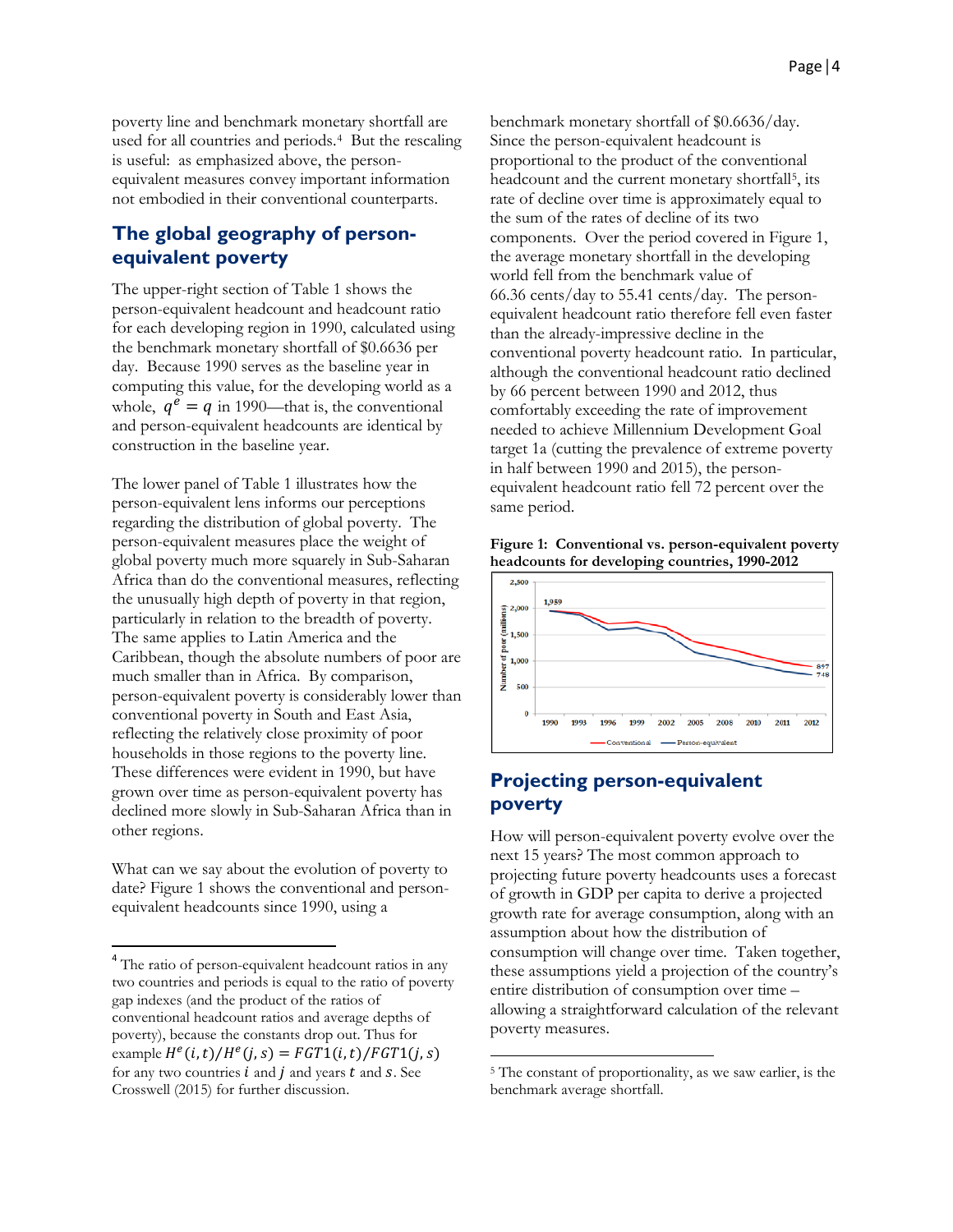Following standard practice, our projections assume that future growth will be distribution-neutral, in the sense that all individuals in a given country have the same growth rate of consumption. This assumption embodies the key finding by Ravallion and Ferreira (2008) and others that past growth in developing countries has been roughly distribution-neutral on average, in that inequality has decreased with growth about as often as it has increased.[6](#page-4-0) The projections are derived by inserting growth forecasts from the IMF's World Economic Outlook into USAID's PovcalNet Projector. The Appendix explains the projection methodology in greater detail.

Figure 2 shows projections of the conventional and person-equivalent headcount ratios for the developing world from 2012 through 2030. The projection reflects the observation already registered by the World Bank (2015) and others, that at currently projected growth rates, distribution-neutral growth will not be sufficient to eliminate extreme poverty over the horizon of the 2030 Agenda. Our interest, however, is in the relationship between the conventional and person-equivalent headcounts. From this perspective, the most noteworthy aspect of this projection is that the conventional headcount ratio substantially exceeds the person-equivalent headcount ratio in 2012, but thereafter falls more rapidly, falling slightly below the person-equivalent headcount ratio by 2030.





Figures 3 and 4 portray projected regional trends in person-equivalent poverty headcounts. Figure 3 suggests large regional differences in prospects for reducing person-equivalent poverty, with rapid growth in East and South Asia virtually eliminating extreme poverty in those regions by 2030. In contrast, the number of person-equivalent poor in Sub-Saharan Africa and in Latin America and the Caribbean is projected to increase gradually, in the former because population growth roughly offsets a reduction in the person-equivalent headcount ratio from 47 to 31 percent, in the latter because of projected slow growth or deterioration in the countries with the largest numbers of personequivalent poor. The projected result, seen in Figure 4, is a dramatic concentration of the shares of those two regions in the total number of personequivalent poor between 2012 and 2030. By 2030, Sub-Saharan Africa is projected to have 86.9 percent of the person-equivalent poor people in the developing world, while Latin America and the Caribbean have 9.4 percent.

**Figure 3: Projection of person-equivalent poverty headcounts by region, 2012-2030**



**Figure 4: Regional shares of total person-equivalent headcount among developing countries, 2012-2030**



These projected regional differences in the rate of poverty reduction account for the reversal between the conventional and person-equivalent headcount

<span id="page-4-0"></span><sup>&</sup>lt;sup>6</sup> In fact, inequality in the median developing country has modestly declined since 1990 (World Bank 2016). Holding growth projections unchanged, any decline in within-country inequality would reduce poverty more rapidly than our distribution-neutral projections indicate.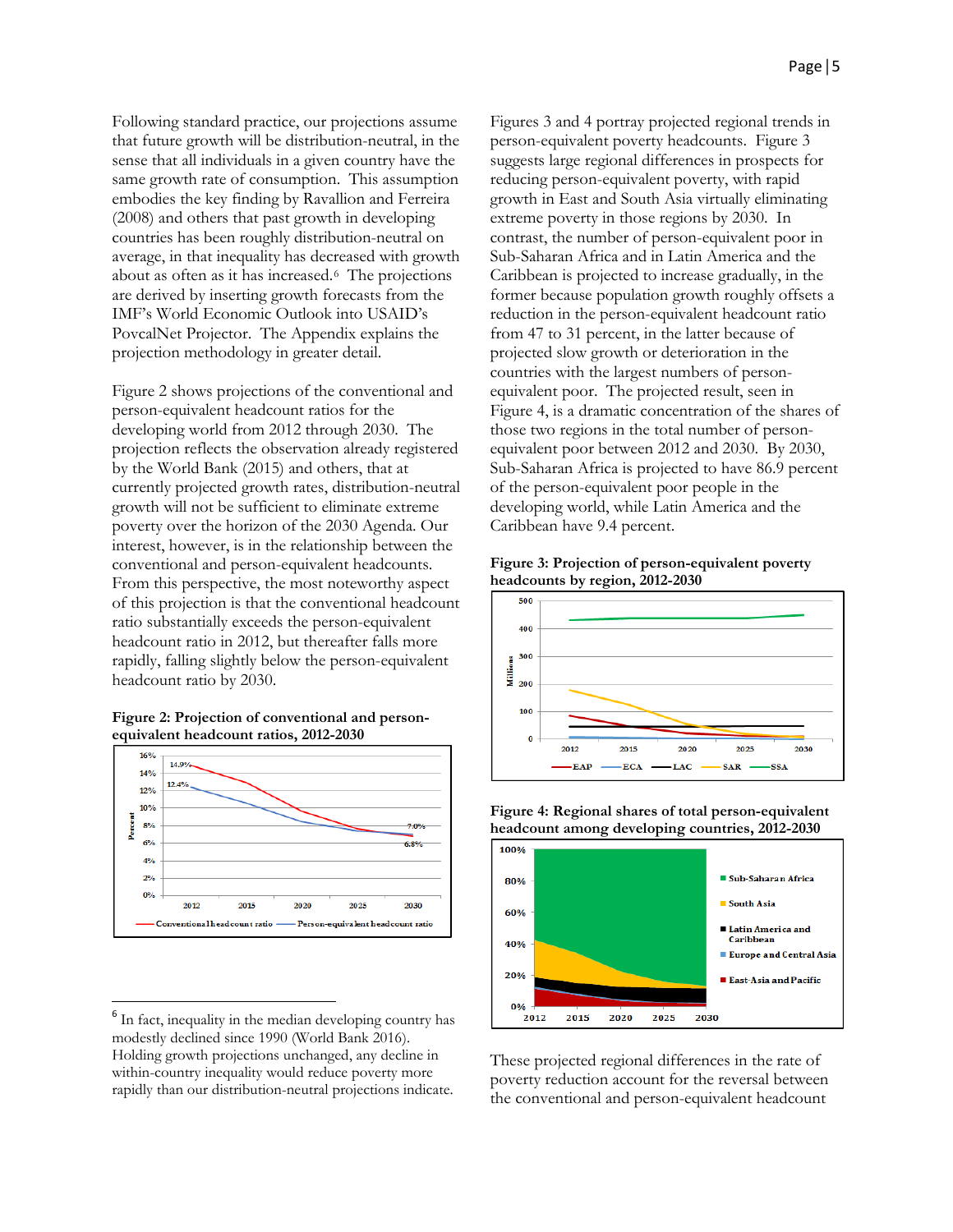ratios seen in Figure 2. The regions with the smallest average monetary shortfalls—East and South Asia—begin with 51 percent of all extreme poor in 2012, but thereafter achieve rapid reductions in the conventionally measured poverty headcount ratio, thereby pulling down the global average. In contrast, the two regions with the largest average monetary shortfalls—Sub-Saharan Africa and Latin America and the Caribbean—experience gradual increases in person-equivalent poverty, causing the global average person-equivalent headcount ratio to decline more slowly than the conventional ratio.

# **Quantifying a global basic income guarantee**

The tight links between the person-equivalent poverty measures and the total monetary shortfall (TMS) relative to a particular poverty line suggests an additional use for these measures: calculating the cost of an ideal basic income guarantee (BIG) that would bring everyone in the world up to the \$1.90/day poverty line. We briefly illustrate this point as a way of underscoring the properties of person-equivalent poverty.

To qualify as ideal, a BIG would need to meet three criteria: (1) it would be perfectly targeted, generating a customized transfer to each poor household and paying no benefits to the non-poor; (2) it would involve no administrative costs, and no leakages of funds in the form of corruption; and (3) it would not induce any reduction in work effort or other productive behavior on the part of recipients. With these conditions in place, the cost of a BIG would simply be the product of the person-equivalent headcount and the benchmark shortfall.

<span id="page-5-0"></span>The cost of an ideal BIG can be calculated using the numbers in the last row of Table 1, showing PovcalNet's estimates for 2012. An average daily shortfall of \$0.5541 implies an annual shortfall of \$202.24 per capita. Multiplied by the estimated 897 million persons living in extreme poverty in 2012, these numbers imply that an ideal BIG in 2012 would have cost just under half a billion dollars per day at 2011 international prices, or \$194 billion a year in 2016 international dollars. The dollar cost would be considerably lower if such a program were funded through budgetary support from donor countries, because consumption is relatively inexpensive in low-income countries. Using market

exchange rates rather than Purchasing Power Parity (PPP) exchange rates, the cost of an ideal BIG would be \$87 billion in 2012, considerably less than the \$138 billion in net Official Development Assistance (ODA) provided by traditional donor countries in 2012.[7](#page-5-0)

However, the assumptions underlying this calculation represent best-case scenarios. The administrative costs of targeting are falling with the advance of mobile money platforms, social safetynet infrastructures, and biometric identity programs in low-income countries. But the adoption of such advances in administrative technology differs widely across countries, as does the quality of the bureaucracies charged with administering public services. And the program would of course generate strong incentives for poor households to underreport their income, because any income earned up to \$1.90 a day would be fully offset by an equivalent reduction in the household's grant. In essence, a "perfectly targeted" BIG would impose a 100 percent tax rate on earned income up to the poverty line. Allowing for imperfect targeting and various kinds of leakage could easily double the \$87 billion price tag cited above. This includes reduced international remittances, which would face the same 100% tax when directed to households with incomes below \$1.90.

Any adverse effects on labor supply (i.e., on actual earnings as opposed to reported earnings) would also increase the cost of a BIG. Economic theory suggests that such costs might be large, because any household lacking a secure prospect of earning more than \$1.90 a day would achieve a better combination

<sup>&</sup>lt;sup>7</sup> This is total net ODA from members of the Development Assistance Committee (DAC) of the OECD. Se[e DAC Financing for Sustainable](http://www.oecd.org/dac/financing-sustainable-development/)  [Development](http://www.oecd.org/dac/financing-sustainable-development/) for statistics. The TMS would in some cases be large relative to the receiving economy, particularly in countries with large person-equivalent headcount ratios. If such transfers were additional to existing aid, they would be likely to produce a substantial real exchange rate appreciation, which would erode their purchasing power in the receiving economy and increase the baseline value of the person-equivalent headcount. A larger transfer would therefore be required. The so-called 'Dutch disease' impact of aid varies across countries, but tends to be larger in countries already receiving substantial inflows (Fielding 2013).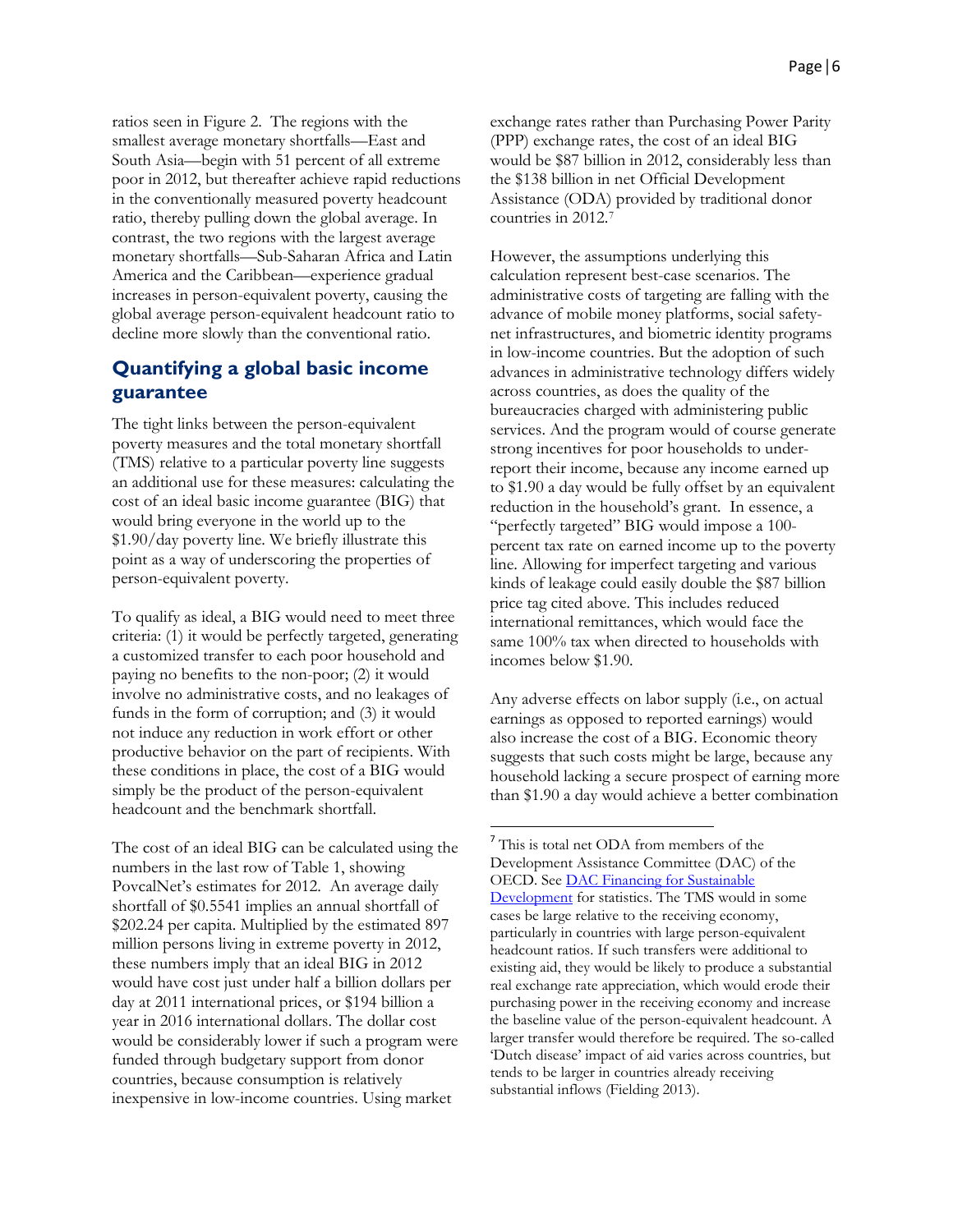of consumption and non-market uses of time – at least in the short run – by stopping work and accepting a transfer of \$1.90, than by (in effect) contributing up to \$1.90 of uncompensated labor to the BIG program. In this worst-case scenario, the cost of the program would more than triple, to over \$620 billion per year in 2011 international dollars.[8](#page-6-0)

In reality, of course, the labor-market impact of a BIG would presumably be context-specific and sensitive to a wide range of variables including not only the overall program design but also the social meaning of work and the demand-side impact of the transfer on the local economy. Recent research in behavioral economics stresses a set of potentially favorable impacts operating through the household's capacity for forward planning and risk-taking (Mullainathan and Shafir 2013). Very little is known, however, about the likely size of these effects and how they depend on the design of the program.

In principle, the surest way to eliminate the labormarket distortions discussed above (and limit leakages directly related to targeting) would be to provide a universal transfer rather than a basic income guarantee. In contrast to a BIG, a universal transfer would be paid to everyone regardless of their income level. Such a program would impose no offset against non-transfer income, and would therefore reduce labor effort only to the extent that recipients chose to use part of their increased income to enjoy more leisure time. On the other hand, such a program would be extremely expensive: guaranteeing a transfer of \$1.90 per day to all developing-country citizens would cost around \$1.9 trillion per year at market exchange rates. We hasten to emphasize that no serious proposal to support a universal transfer program is on the global political agenda. By contrast, national safety-net programs continue to be developed apace, employing a variety of designs to limit behavioral distortions and reconcile targeting objectives with administrative constraints.

#### **Assessment**

The new measures discussed in this *Brief* provide a useful means to monitor progress against poverty, combining the information on the breadth of poverty contained in the conventional headcount ratio with a more intuitive sense of the depth of poverty than is typically conveyed by the poverty gap index. In most cases, the person-equivalent headcount ratio is likely to be shown alongside the conventional headcount ratio, with changes in the gap between the two measures providing a sense of changes in the depth of poverty. Nevertheless, the person-equivalent headcount and headcount ratio can be used as stand-alone poverty measures, which arguably provide more insight into the poverty situation on the ground than their conventional counterparts. Meanwhile, the close link between the person-equivalent headcount measures and the average and total monetary shortfalls facilitates their use in examining important questions of development policy, such as the scale of resources needed to close the poverty gap through public transfers. In order to realize these benefits, it is necessary that potential producers and consumers of poverty data develop an intuitive sense of how the person-equivalent measures relate to their conventional counterparts—a goal to which this *Brief* seeks to contribute.

l

<span id="page-6-0"></span><sup>8</sup> That is, \$1.90/day times 365 days per year times 896.7 million people living on less than \$1.90/day in 2012.